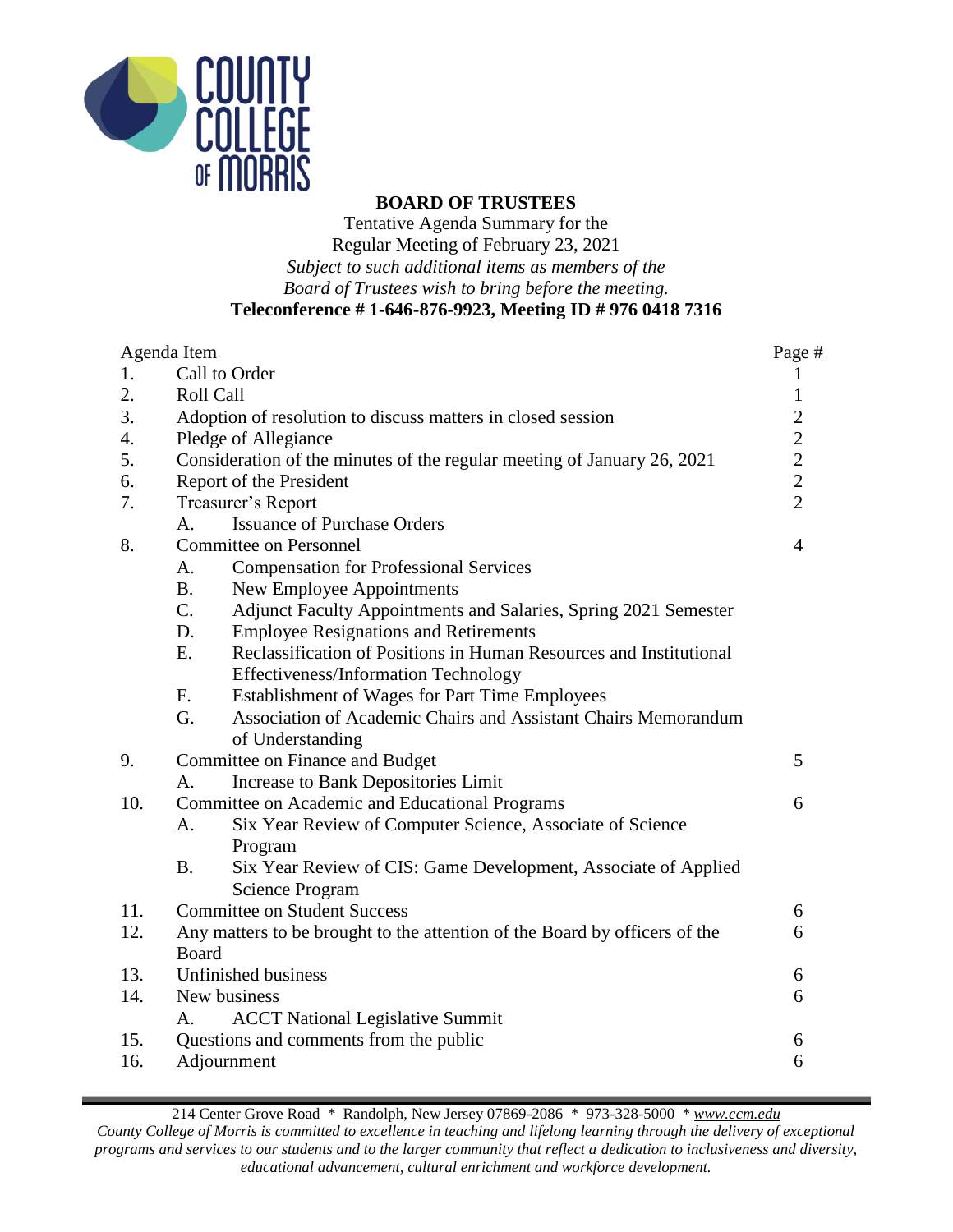

### **Teleconference # 1-646-876-9923, Meeting ID # 976 0418 7316**

## **BOARD OF TRUSTEES TENTATIVE AGENDA FOR THE REGULAR MEETING OF FEBRUARY 23, 2021**

*Subject to such additional items as members of the Board of Trustees wish to bring before the meeting.*

- 1. Meeting called to order.
	- A. Reading of public announcement:

In compliance with the Open Public Meetings Act of the State of New Jersey, adequate notice of this Regular Meeting of the Board of Trustees has been satisfied by the inclusion of the date, and time of this Regular Meeting in the annual notice of regular meetings of the Board. Such annual schedule and notice of regular meetings is posted on the bulletin board outside the President's Office, was mailed to the Daily Record and Star Ledger, and was filed with the Clerk of the County of Morris on November 18, 2020.

The meeting agenda and referenced attachments are made available to the public and can be accessed on the CCM website at the following link: <https://www.ccm.edu/trustees/public-meeting-schedule-agenda/> .

*I direct that this public announcement be entered in the minutes of this meeting.*

B. Announcement from Meeting Chair.

This remote meeting of the County College of Morris Board of Trustees is being conducted via teleconference due to the State declaration of a health emergency. Please be aware of the following:

- This meeting is being audio recorded.
- All members of the public are asked to mute their phones until such time as they wish to address the Board during the public comment portion of the meeting.
- To unmute your phones, enter  $*$  6.
- 2. Roll Call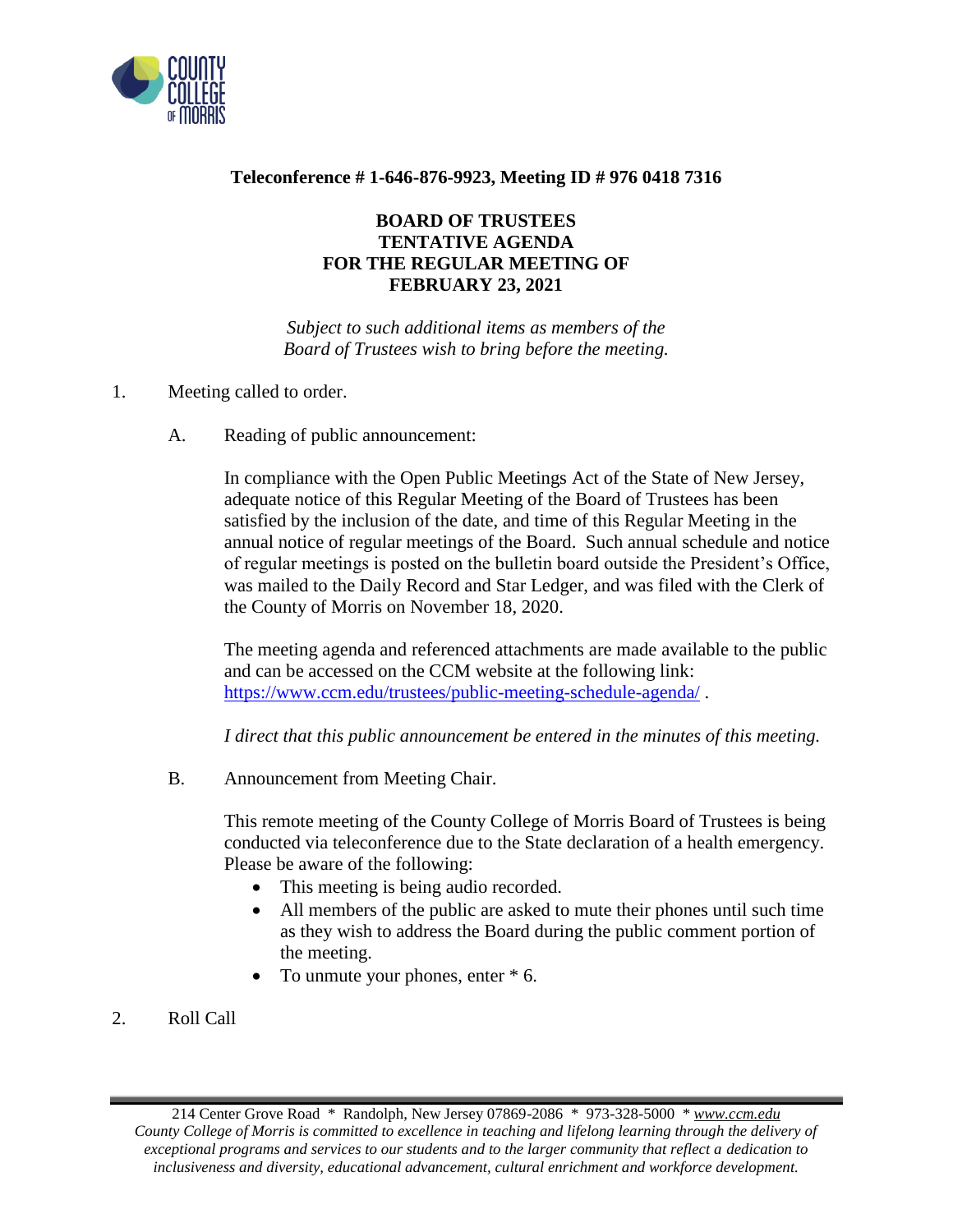3. Adoption of resolution to discuss matters in closed session.

RESOLVED, At the Regular Meeting of the Board of Trustees on February 23, 2021, that pursuant to Sections 7 and 8 of the Open Public Meetings Act, the following subjects be discussed in a session closed to the public at approximately 6:00 p.m., via teleconference.

- 1. Compensation for Professional Services
- 2. New Employee Appointments
- 3. Adjunct Faculty Appointments and Salaries, Spring 2021 Semester
- 4. Employee Resignations and Retirements
- 5. Reclassification of Positions in Human Resources and Institutional Effectiveness/Information Technology
- 6. Establishment of Wages for Part Time Employees
- 7. Association of Academic Chairs and Assistant Chairs Memorandum of Understanding
- 8. Matters involving the attorney-client privilege.

It is anticipated that all of the above items will be disclosed to the public at the reconvened session of the Board at 6:30 p.m. with the exception of Item #8.

# *RECONVENED PUBLIC SESSION*

*Reminder of Announcement from Meeting Chair.*

*This remote meeting of the County College of Morris Board of Trustees is being conducted via teleconference due to the State declaration of a health emergency. Please be aware of the following:*

- *This meeting is being audio recorded.*
- *All members of the public are asked to mute their phones until such time as they wish to address the Board during the public comment portion of the meeting.*
- *To unmute your phones, enter \* 6.*
- 4. Pledge of Allegiance
	- A. Moment of Silence
- 5. Consideration of the minutes of the regular meeting of January 26, 2021, including the closed session.
- 6. Report of the President Dr. Iacono
- 7. Report of the Treasurer Trustee Licitra
	- A. WHEREAS, The County College of Morris pursuant to the public advertisement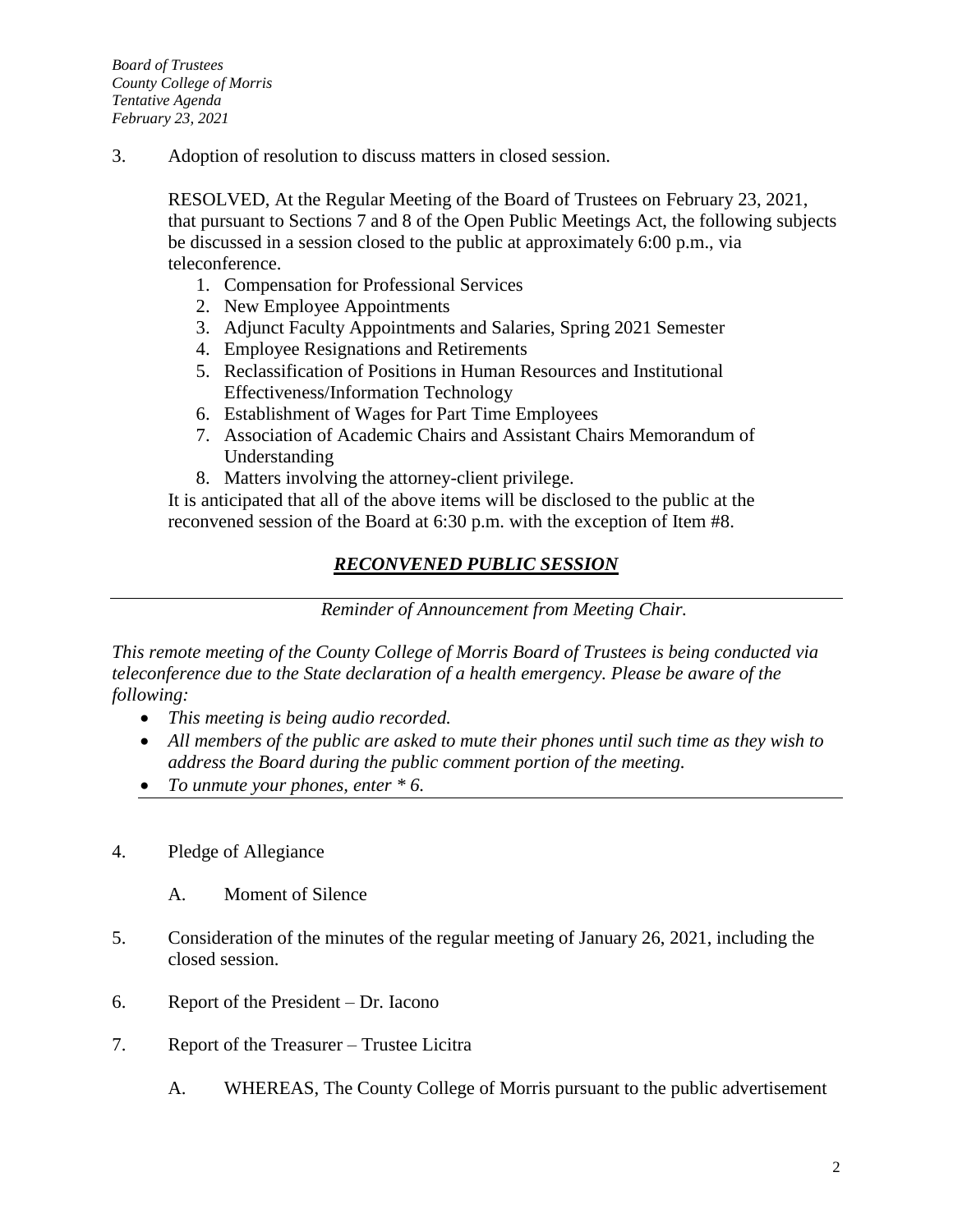*Board of Trustees County College of Morris Tentative Agenda February 23, 2021*

> for Nursing Equipment received one bid proposal under Bid B2021-29DDP-CV19 which was publicly opened on February 9, 2021; and

WHEREAS, a review of the bid proposal, Category 5 Nursing Equipment, submitted by the following bidder did not meet and satisfy the bid specifications and therefore should be rejected: Stryker Sales Corporation; and

NOW, THEREFORE BE IT RESOLVED ON THIS 23rd DAY OF February, 2021 by the Board of Trustees of the County College of Morris, the bid proposal from Stryker Sales Corporation be rejected. After two unsuccessful bids that resulted in receipt of non-conforming and non-responsive for the first bid and non-conforming for the second bid, for Category 5, the College administration may per the statute 18A:64A-25.5C(iii) negotiate pricing for un-awarded items; and

BE IT FURTHER RESOLVED, that upon the recommendation of the Director of Purchasing and in accordance with NJ State Statute 18A:64A-25.5C(iii) the purchase of the LIFEPAK 15 ACLS for training only with Quick-Combo 12-lead Patient Simulator and accessories, be awarded directly to the manufacturer, Stryker Sales Corporation, Redmond, WA in the amount of \$17,455.80 (\$20,805.80 less trade-in of LIFEPAK 12B in the amount of \$3,350.00) funded by Perkins Grant.

B. RESOLVED, That in accordance with the County College Contracts Law, a purchase order be issued to the following vendor for purchases following public advertising:

| <u>Bid #.</u>       | Description | Vendor                                            | Amount      |
|---------------------|-------------|---------------------------------------------------|-------------|
| B <sub>2021</sub> - |             | Engineering Equipment Allendale Machinery Systems | \$60,684.12 |
| $21$ DDP-CV19       |             | Upper Saddle River, NJ                            | estimated   |

Additional Engineering Equipment for Bid #B2021-21DDP-CV19 is being purchased with additional Perkins Funds that were made available. The following quantities are estimated. Three Acer Model Dynamic 1340G High Speed Precision Lathes @ \$7,632.00 each; Three Acer DP700 2-Axis D.R.O. @ \$1,995.00 each; Installation fee on three D.R.O.'s and brackets  $\omega$  \$300.00 each; Three Chuck Guards with Safety Switch @ \$288.00 each; Two Acer 3V5-11 E-Mill with Servo X-Axis Servo @ \$9,067.00 each; Two Newall DP700 D.R.O. 2- Axis .0002" @ \$1,750.00 each; Two KURT Crossover Mach Vises @ \$620.00 each; Two Acer LED-L95 Work Lights @ \$220.00 each; One Lincoln Electric MIG Welders @ \$2,699.00 each; One Lincoln Electric TIG Welders @ \$3,383.12 each; and One Victor – Gas Welding Outfits  $@$  \$643.00 each. For Engineering Technologies. Perkins Funded.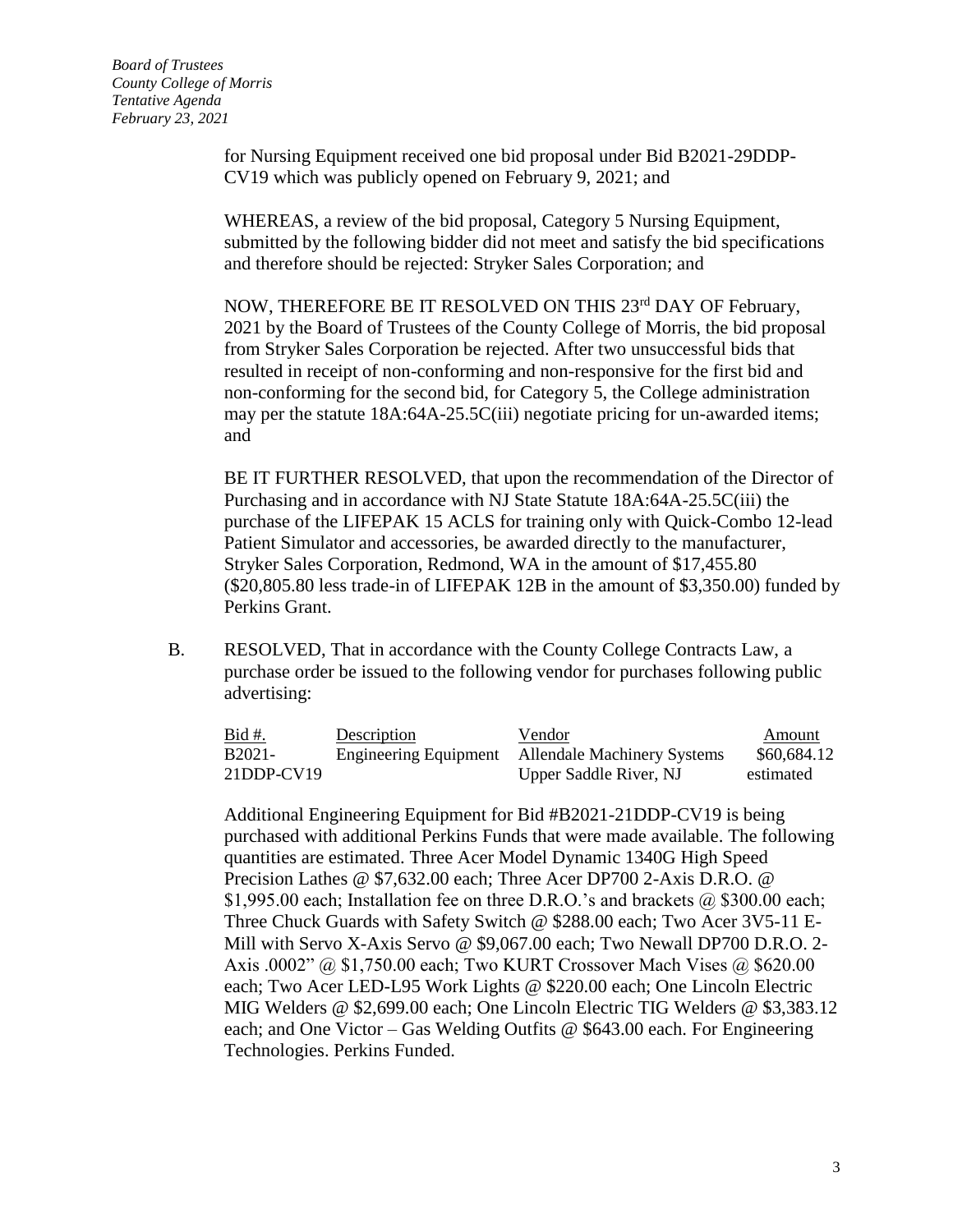- 8. Committee on Personnel Trustee Weisberg
	- A. BE IT RESOLVED, That the Board of Trustees approve compensation for those persons listed on Attachment #1 for professional services to the College for the purposes stated on Attachment #1.

#### **Attachment #1 is on page 7.**

B. BE IT RESOLVED, That the employee appointments listed on Attachment #2 be approved.

#### **Attachment #2 is on page 8.**

C. RESOLVED, That the Adjunct Faculty appointments and salaries for the Spring 2021 semester be approved as stated on Attachment #3.

### **Attachment #3 is on pages 9 through 16.**

D. BE IT RESOLVED, That the Board of Trustees approve the retirements and resignations of the following employees:

> Taylor Fox, resignation, effective 2/10/21 Dawn Latincsics, resignation, effective 2/09/21 William Lineburg, retirement, effective 4/28/21 Mirna Rosende, retirement, effective 6/30/21 John Urgola, resignation, effective 1/29/21

E. WHEREAS, The Personnel Committee has reviewed the rationale to reclassify the vacant Compliance Officer position, Management Grade 32, to Director, Human Resources and Employee Relations, Management Grade 34;

BE IT RESOLVED, That upon the recommendation of the Personnel Committee and the President, the Board authorize the College to reclassify the vacant Compliance Officer position, Management Grade 32, to Director, Human Resources and Employee Relations, Management Grade 34.

F. WHEREAS, The Personnel Committee has reviewed the rationale to reclassify the position of Director of Network and User Services, Management Grade 35 to Director of Network and User Services & Chief Information Security Officer (CISO), Management Grade 36;

BE IT RESOLVED, That upon the recommendation of the Personnel Committee and the President, the Board authorize the College to reclassify the position of Director of Network and User Services, Management Grade 35 to Director of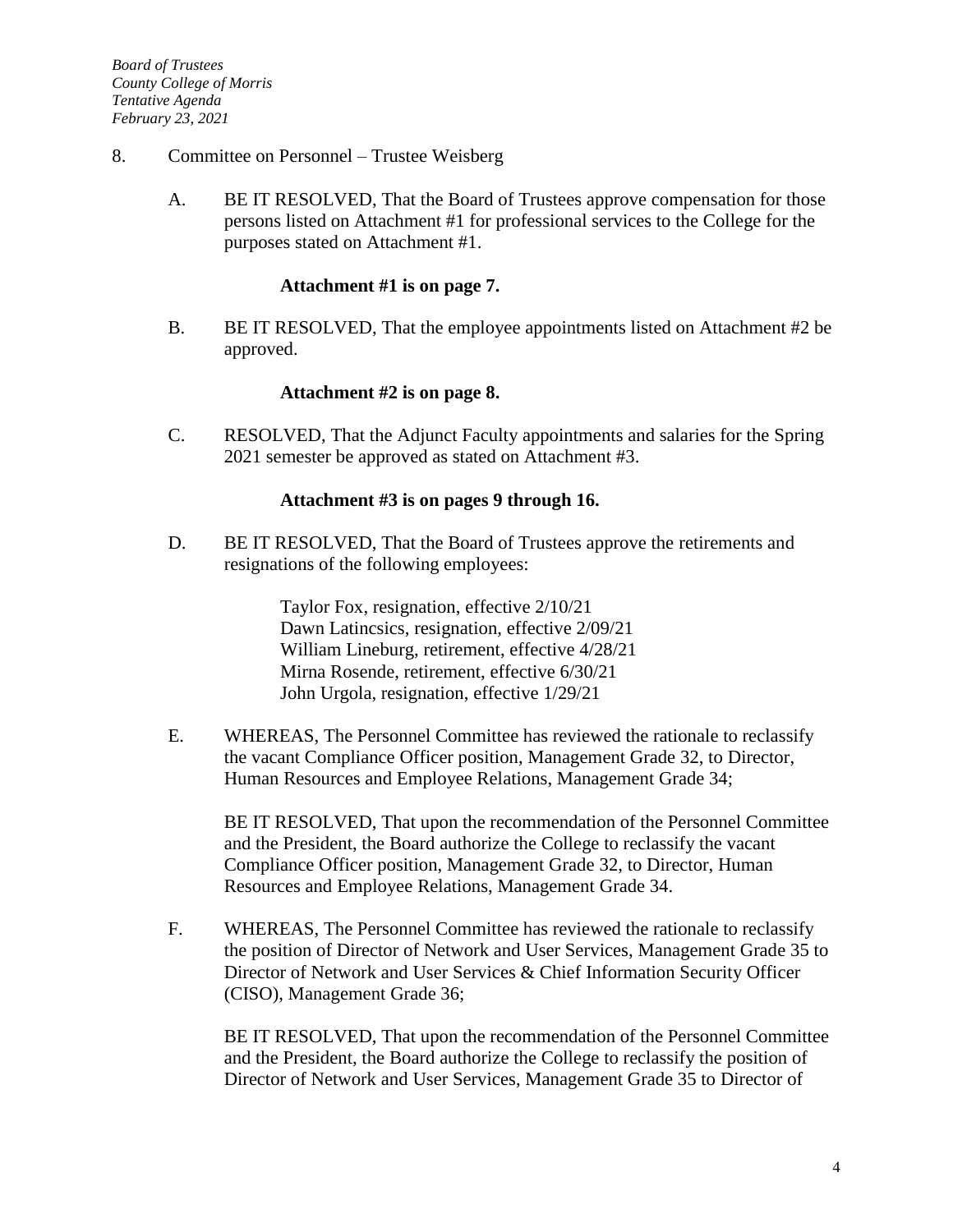Network and User Services & Chief Information Security Officer (CISO), Management Grade 36 with an increase of \$9,300.00 effective February 24, 2021.

G. BE IT RESOLVED, That the Part Time Staff employees listed on Attachment #4 be granted the salaries/wages indicated on Attachment #4 effective February 24, 2021.

#### **Attachment #4 is on page 17.**

- H. BE IT RESOLVED, That the Board of Trustees of the County College of Morris approve and ratify the Memorandum of Understanding for Distance Education Administration with the Association of Academic Chairs and Assistant Chairs dated February 5, 2021.
- 9. Committee on Finance and Budget Trustee Aprile
	- A. BE IT RESOLVED That the following depositories of the County College of Morris be approved, with the maximum investment set at \$20,000,000 per depository, except as they may be changed from time to time by the Board of Trustees:

Bank of America 137 Center Grove Rd. Randolph, NJ 07869

Columbia Bank 19-01 Route 208 North Fair Lawn, NJ 07410

First Hope Bank P.O. Box 296 Hope, NJ 07844

Investors Bank 453 Speedwell Avenue Morris Plains, NJ 07950

Lakeland Bank 350 Main St. Wharton, NJ 07885

Valley National Bank 250 Rt. 10 Succasunna, NJ 07876 Spencer Savings Bank 1699 Littleton Rd. Parsippany, NJ 07054

Peapack Gladstone Bank 59 E. Mill Rd. Long Valley, NJ 07853

Provident Bank 1185 Sussex Turnpike Randolph, NJ 07869

ConnectOne Bank 214 South St. Morristown, NJ 07960

First Bank 1206 Sussex Turnpike Randolph, NJ 07869

Fulton Bank 272 Route 46 Rockaway, NJ 07866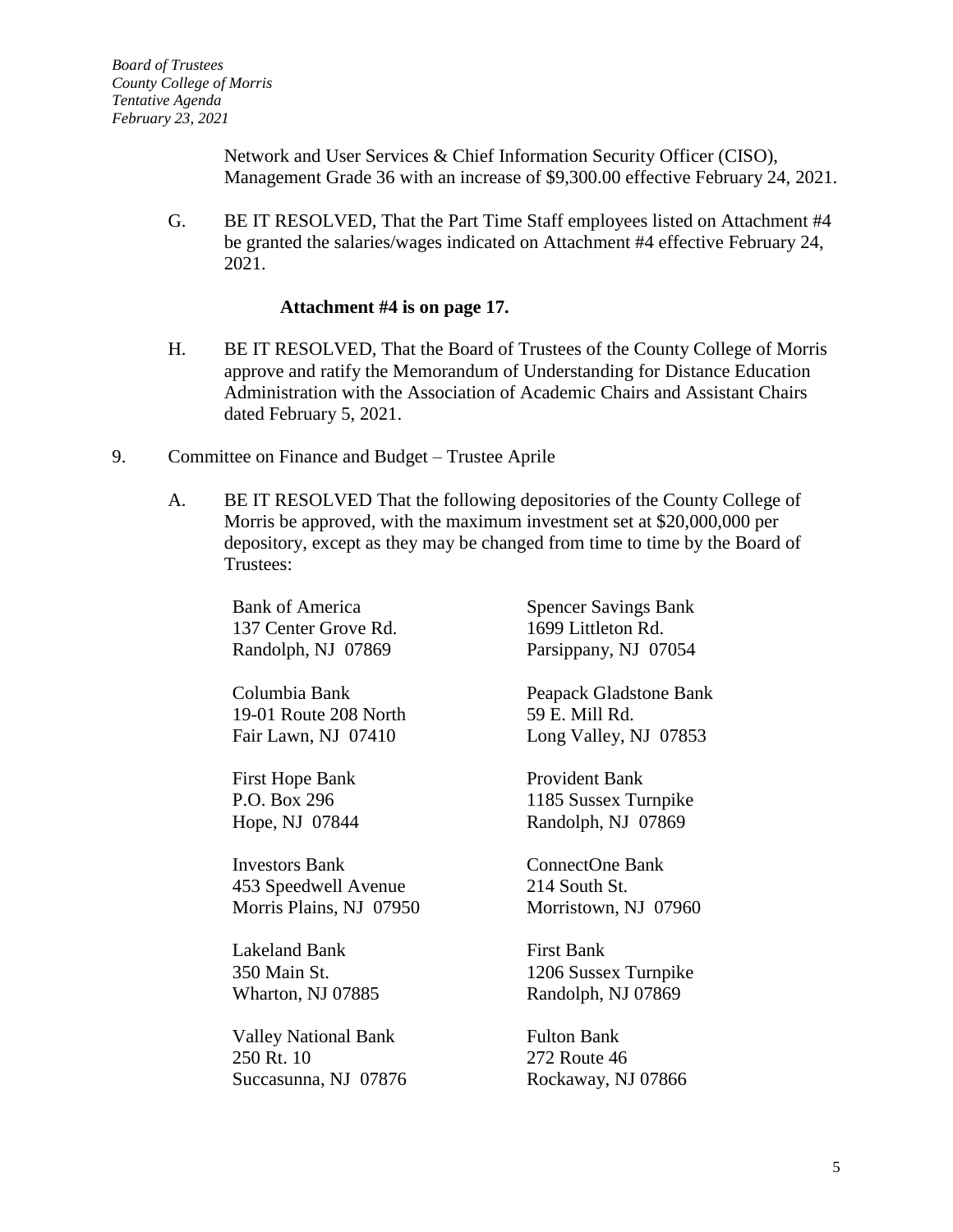BE IT FURTHER RESOLVED, That the State of New Jersey Cash Management Fund be continued as a depository of the County College of Morris with the maximum investment set at \$20,000,000,

BE IT FURTHER RESOLVED, That the Vice President for Business & Finance of the County College of Morris be an authorized signer to open bank accounts and investment instruments for the purpose of cash management and maximizing interest income.

- 10. Committee on Academic and Educational Programs Trustee Frost
	- A. BE IT RESOLVED, That the six year review of Computer Science, Associate of Science Program be accepted.
	- B. BE IT RESOLVED, That the six year review of CIS: Game Development, Associate of Applied Science Program be accepted; and

BE IT FURTHER RESOLVED, That the CIS: Game Development, Associate of Applied Science Program, be reviewed in three years.

- 11. Committee on Student Success Trustee Hadzima
- 12. Any matters to be brought to the attention of the Board by officers of the Board
- 13. Unfinished business
- 14. New business
	- A. Association of Community College Trustees National Legislative Summit Trustees Advokat, Inganamort
- 15. Comments from the public. Public Comments will be received in accordance with the Procedure for Conduct of the Public Comments Portion of the Board Meetings.
- 16. Adjournment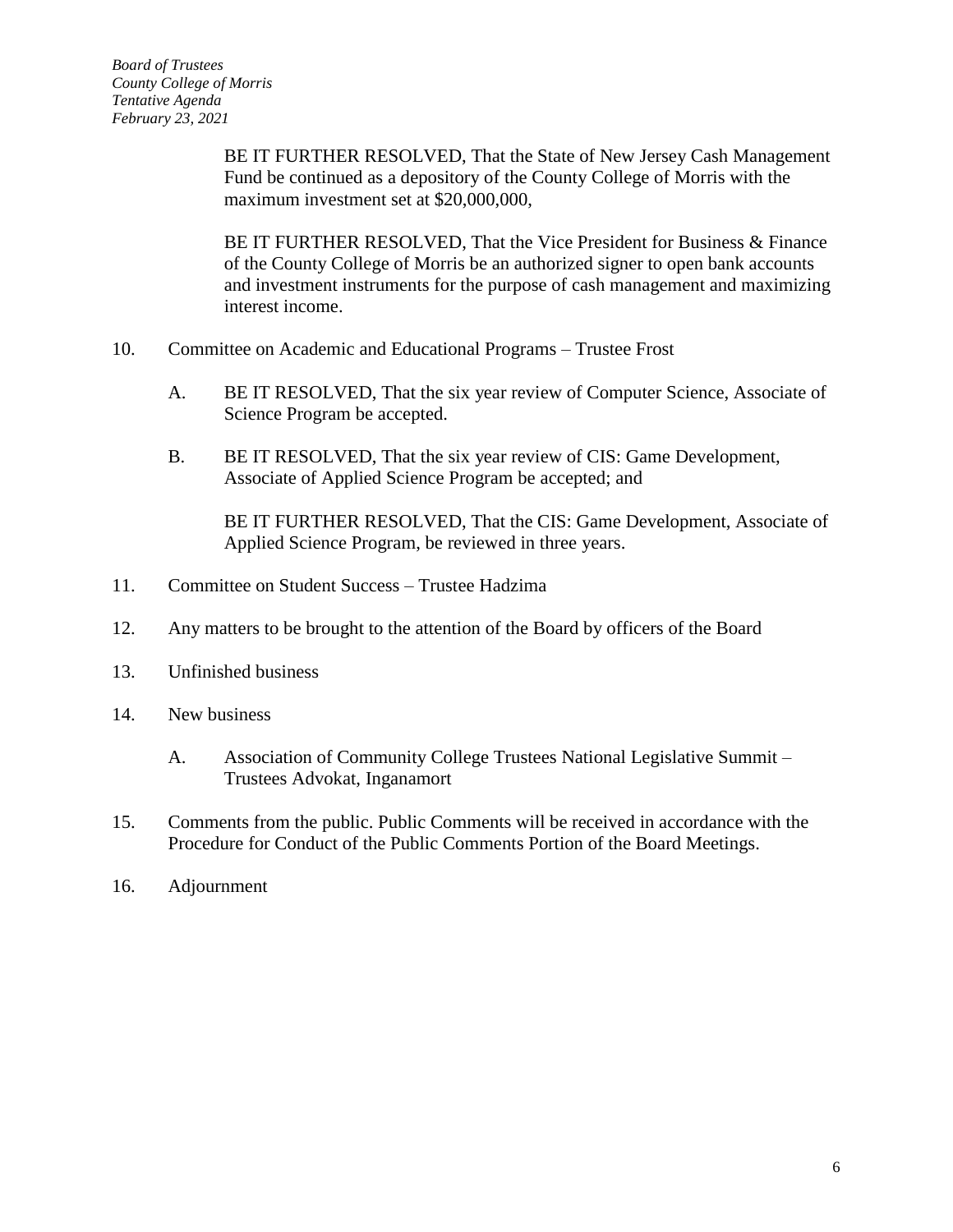| <b>Name</b>            | Date(s) of Service                        | <b>Payment</b> | <b>Reason</b>                                                                                             |
|------------------------|-------------------------------------------|----------------|-----------------------------------------------------------------------------------------------------------|
| Bahner, Hilda          | 10/05/20-12/16/20                         | \$540.00       | Bilinguals Service Including Program Asst,<br>Student Interpretation and Promotion Srvs for<br><b>WFD</b> |
| Baker, JoAnn           | 11/20/20-1/14/21                          | \$1,974.00     | ICD-10-CM/CPT 4 Code Prac App for WFD                                                                     |
| Bamford, Colleen       | 12/04/2020                                | \$200.00       | Facilitation of Rubric in Blackboard Learning<br>Session                                                  |
| Cecala, Anna           | $01/04/21 - 01/08/21$                     | \$750.00       | Developmental Math Boot Camp - Tutor                                                                      |
| Chambers.<br>Catherine | 2020 to 2021                              | \$750.00       | Faculty Stipend Data Science Professional<br>Development                                                  |
| Fameux, Edna           | 01/09/21-01/27/21                         | \$1,377.00     | <b>Quality Matters Teaching Online Certificate</b>                                                        |
| Fong, Gracielle        | Completed by 12/20                        | \$1,500.00     | Completion of QM Certification Seven Modules                                                              |
| Gaffney, Anthony       | 12/19/20-1/09/21                          | \$423.00       | AutoCAD Civil 3D for WFD                                                                                  |
| Gaffney, Anthony       | 01/16/21-01/30/21                         | \$493.50       | AutoCAD Level 2: Beyond Basic for WFD                                                                     |
| Miniter, Kelly         | Completed by 12/20                        | \$1,500.00     | Completion of QM Certification Seven Modules                                                              |
| Ploom, Laverne         | 01/30/2021                                | \$350.00       | Certified Nurse Aide-CNA skills Review & Exam<br>for WFD                                                  |
| Shuck, Kathryn         | 02/27/2021                                | \$100.00       | Workshop: Precalculus Topics for Calculus I & II<br><b>Students</b>                                       |
| Stigliano, Deanne      | 9/25, 10/22, 10/29,<br>11/19, 11/27, 12/7 | \$1,500.00     | <b>Quality Matters Teaching Online Certificate</b>                                                        |
| Swern, Lauren          | 09/01/20-12/18/20                         | \$235.00       | Program Coordination - Grant Writing for WFD                                                              |
| Tolleson, Mark         | 12/10/2020                                | \$200.00       | Facilitation of Copyright for Educators Learning<br>Session                                               |
| Wolfgang, Heather      | $01/04/21 - 01/08/21$                     | \$750.00       | Developmental Math Boot Camp - Instructor                                                                 |

### **REMUNERATION FOR PROFESSIONAL SERVICES**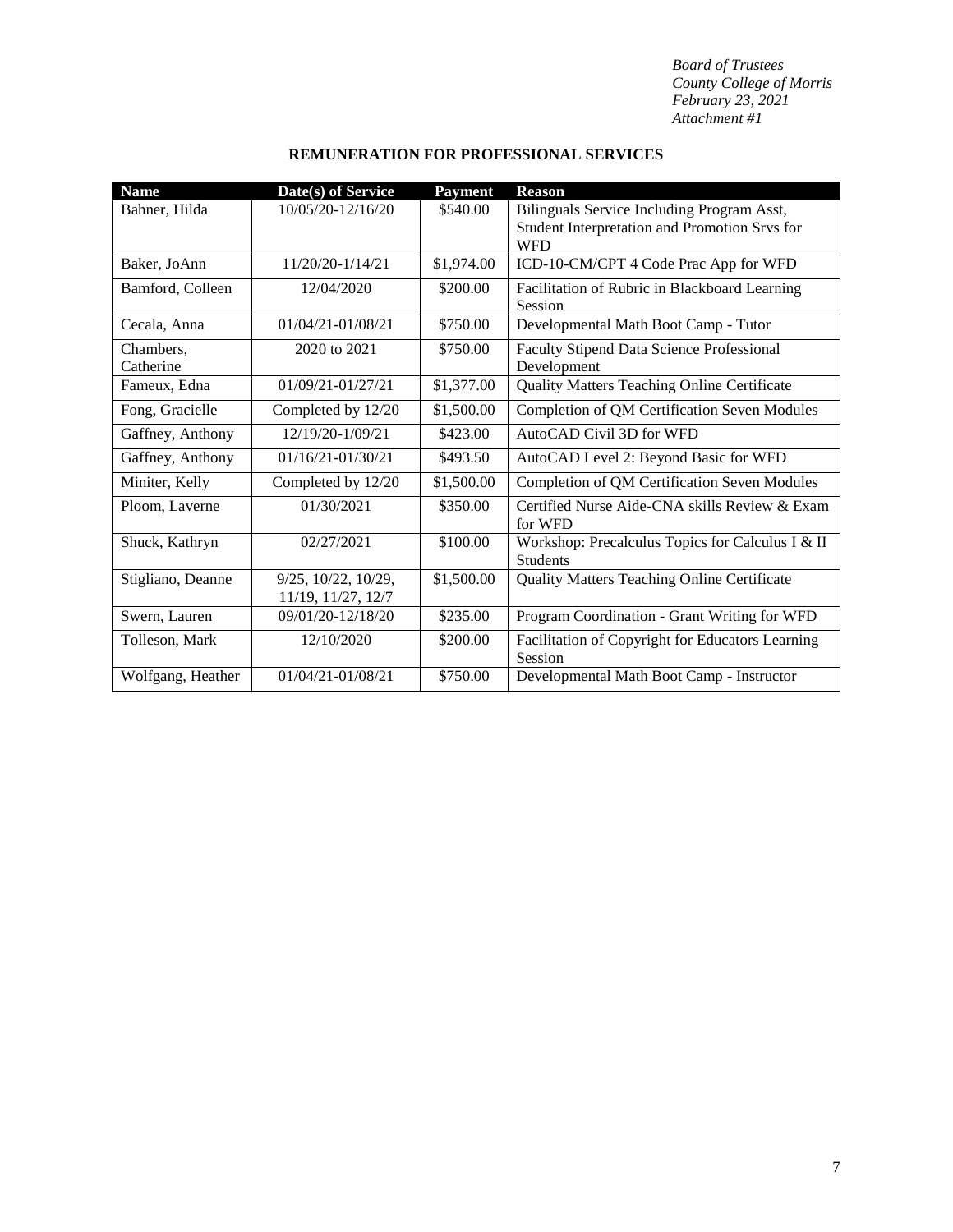| <b>RATIONALE:</b>  | <b>NAME:</b>        | <b>EFFECTIVE</b><br>DATE: | <b>ACTION/</b><br>POSITION:                                                           | <b>SALARY/</b><br><b>WAGE:</b> |
|--------------------|---------------------|---------------------------|---------------------------------------------------------------------------------------|--------------------------------|
| <b>CCMSA:</b>      |                     |                           |                                                                                       |                                |
| <b>REPLACEMENT</b> | Byk, Eric           | 24-Feb-21                 | Appointed to:<br>Custodian II (Evening)<br>Plant & Maintenance                        | \$35,523                       |
| <b>PART-TIME:</b>  |                     |                           |                                                                                       |                                |
|                    |                     |                           |                                                                                       |                                |
| <b>NEW</b>         | Williams, Stephanie | $1-Feb-21$                | Appointed to: GRANT FUNDED<br><b>PT Public Safety Officer</b><br><b>Public Safety</b> | \$14.00ph                      |

#### *The following actions commence as of the date indicated and end on June 30, 2021.*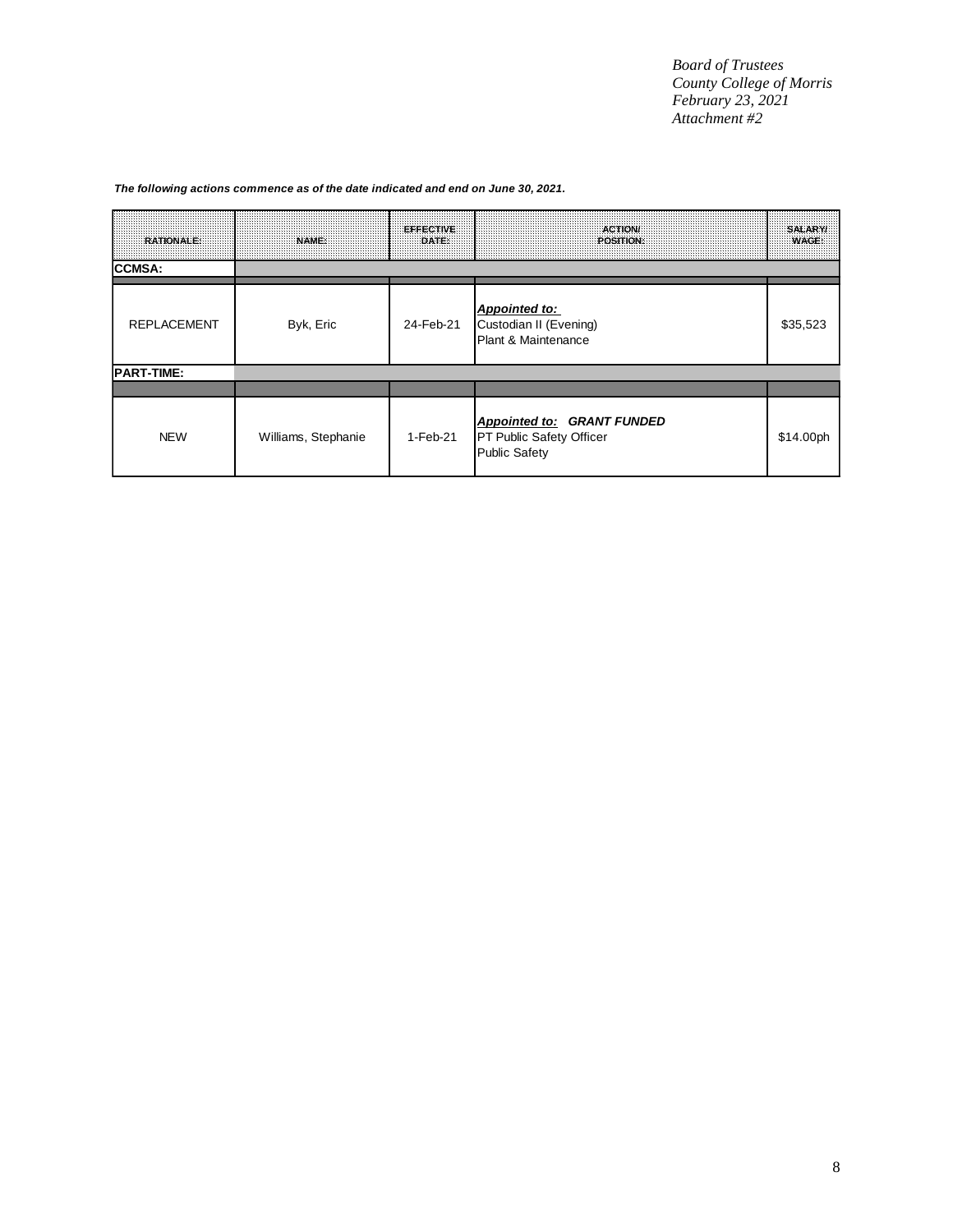## **ADJUNCT FACULTY APPOINTMENTS AND SALARIES Spring 2021**

| <b>Dept Name</b> | <b>First Name</b> | <b>Last Name</b>  | <b>Salary</b>       |
|------------------|-------------------|-------------------|---------------------|
| <b>AAD</b>       | Luis              | Carrasquillo      | \$6,200             |
| <b>AAD</b>       | Fabio             | Castellanos       | \$3,100             |
| <b>AAD</b>       | Anita             | Collins           | \$865               |
| <b>AAD</b>       | Anita             | Collins           | \$6,920             |
| <b>AAD</b>       | Avi               | Erez              | \$865               |
| <b>AAD</b>       | Avi               | Erez              | \$6,055             |
| <b>AAD</b>       | Juan              | Giraldo           | \$1,550             |
| <b>AAD</b>       | Juan              | Giraldo           | \$3,875             |
| <b>AAD</b>       | Robert            | Glick             | \$775               |
| <b>AAD</b>       | Robert            | Glick             | \$3,100             |
| <b>AAD</b>       | Marco             | Hernandez         | \$3,100             |
| <b>AAD</b>       | Wendy             | Huron Carmona     | \$865               |
| <b>AAD</b>       | Wendy             | Huron Carmona     | $\overline{$}2,076$ |
| <b>AAD</b>       | Andrea            | Kelly             | \$3,460             |
| <b>AAD</b>       | Paul              | Kiesche           | \$3,460             |
| <b>AAD</b>       | Kathleen          | McNeil            | \$8,131             |
| <b>AAD</b>       | Charles           | Mulford           | \$2,595             |
| <b>AAD</b>       | Barbara           | Neibart           | \$6,920             |
| <b>AAD</b>       | John              | Reinking          | \$3,460             |
| <b>AAD</b>       | Linda             | Santangelo-Mosley | \$865               |
| <b>AAD</b>       | Linda             | Santangelo-Mosley | \$3,460             |
| <b>AAD</b>       | Nicole            | Schwartz          | \$1,730             |
| <b>AAD</b>       | Nicole            | Schwartz          | \$6,920             |
| <b>AAD</b>       | Stephanie         | Schwiederek       | \$6,200             |
| <b>AAD</b>       | Audrey            | Sedlak-Barbati    | \$8,996             |
| <b>AAD</b>       | Gregory           | Somjen            | \$3,460             |
| <b>AAD</b>       | Leah              | Tomaino           | \$3,460             |
| <b>AAD</b>       | William           | Yermal            | \$6,920             |
| <b>AAD</b>       | Fan               | Zhang             | \$3,875             |
| AH               | Diane             | Andrascik         | \$12,375            |
| AH               | Alannah           | Badini            | \$3,488             |
| AH               | Alannah           | Badini            | \$19,338            |
| AH               | Barbara           | Becmer            | \$18,563            |
| AH               | Zuleyma           | Bell              | \$6,188             |
| AH               | Monica            | Bianco            | \$4,480             |
| AH               | Roberta           | Bibeault          | \$6,750             |
| AH               | Carroll           | <b>Bissiotis</b>  | \$6,188             |
| AH               | Geraldine         | <b>Burghart</b>   | \$13,500            |
| AH               | Karen             | Casey             | \$4,480             |
| AH               | Robin             | Cleaves           | \$18,563            |
| AH               | Scott             | Coppolo           | \$2,501             |
| AH               | Krista            | Cronin            | \$12,375            |
| AH               | Victoria          | Davis             | \$13,500            |
| AH               | Andres            | Diaz              | \$1,667             |
| AH               | Kyle              | Egan              | \$2,501             |
| AH               | Nicole            | Grigoras          | \$18,563            |
| AH               | Richard           | Hathaway          | \$3,334             |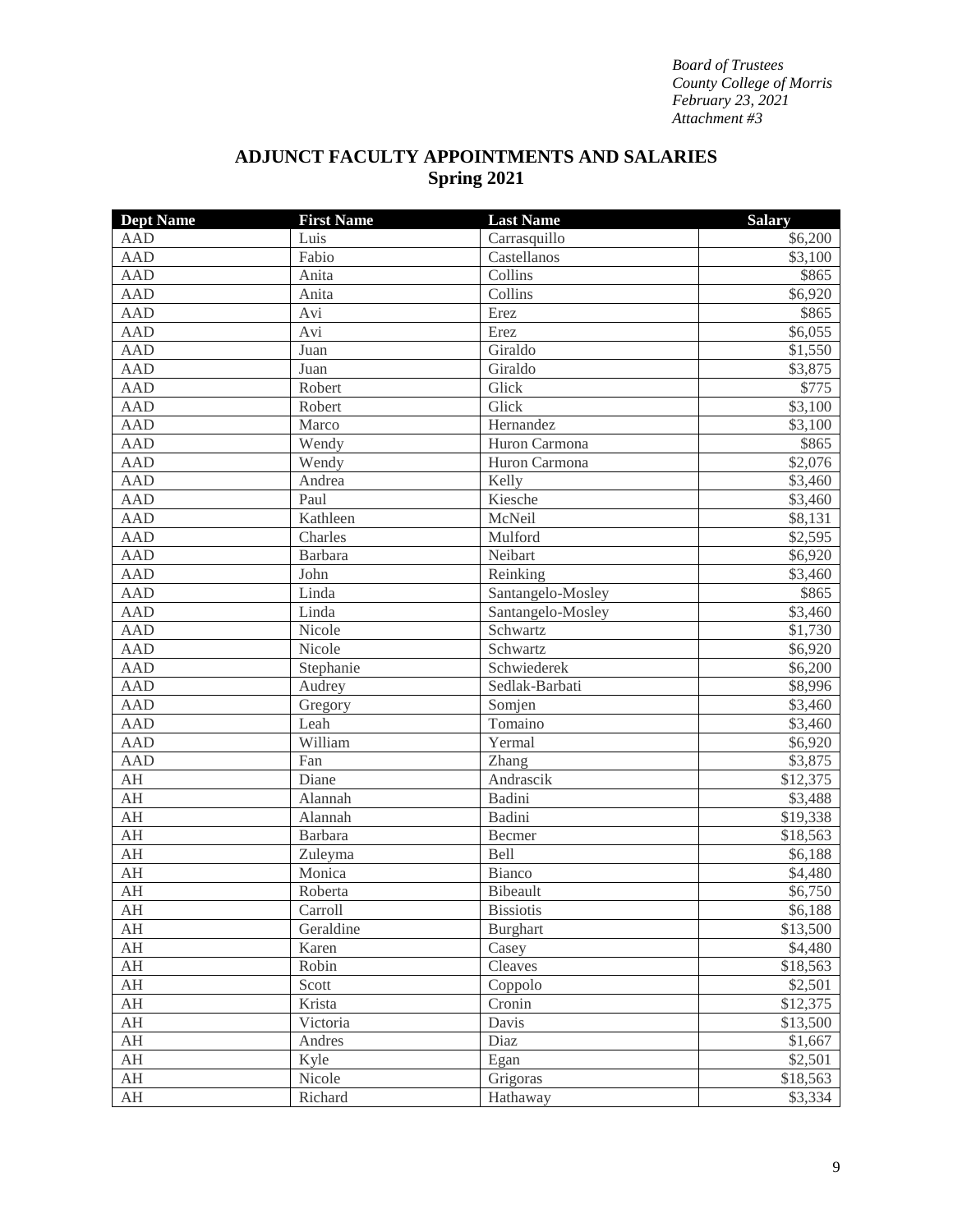| <b>Dept Name</b>        | <b>First Name</b> | <b>Last Name</b> | <b>Salary</b> |
|-------------------------|-------------------|------------------|---------------|
| AH                      | Albert            | Heuer            | \$4,480       |
| AH                      | Michael           | Manchester       | \$1,250       |
| $\mathbf{A} \mathbf{H}$ | Kunjumon          | Mathai           | \$4,480       |
| AH                      | Ryan              | Murray           | \$620         |
| $\mathbf{A} \mathbf{H}$ | Ryan              | Murray           | \$6,252       |
| AH                      | Faye              | Niemczyk         | \$20,250      |
| $\mathbf{A} \mathbf{H}$ | Rachit            | Patel            | \$209         |
| AH                      | Rachit            | Patel            | \$2,084       |
| $\mathbf{A} \mathbf{H}$ | Gainda            | Rampersaud       | \$4,480       |
| $\mathbf{A} \mathbf{H}$ | <b>Bonnetter</b>  | Rodrigues-Irving | \$4,480       |
| AH                      | Katie             | Smith            | \$4,480       |
| $\mathbf{A} \mathbf{H}$ | Jacquelyn         | Stouch           | \$6,188       |
| AH                      | Jecil             | Thomas           | \$10,080      |
| $\mathbf{A} \mathbf{H}$ | Diana             | Vasile-Diesel    | \$18,563      |
| AH                      | Ana               | Vasquez          | \$18,563      |
| $\mathbf{A} \mathbf{H}$ | Daniel            | Vitale           | \$1,250       |
| AH                      | Nicole            | Wolfrum          | \$18,563      |
| <b>BICHM</b>            | Steven            | Aschoff          | \$5,190       |
| <b>BICHM</b>            | Louis             | Carozza          | \$1,550       |
| <b>BICHM</b>            | Patrick           | Caruso           | \$775         |
| <b>BICHM</b>            | Patrick           | Caruso           | \$1,550       |
| <b>BICHM</b>            | Edward            | Cooke            | \$775         |
| <b>BICHM</b>            | Edward            | Cooke            | \$1,550       |
| <b>BICHM</b>            | Dennis            | Daly             | \$4,325       |
| <b>BICHM</b>            | Anthony           | Di Stasio        | \$7,785       |
| <b>BICHM</b>            | Richard           | Finizio          | \$1,550       |
| <b>BICHM</b>            | Richard           | Finizio          | \$8,525       |
| <b>BICHM</b>            | Fariborz          | Firooznia        | \$1,550       |
| <b>BICHM</b>            | Fariborz          | Firooznia        | \$1,744       |
| <b>BICHM</b>            | Salvatore         | Gammaro          | \$2,163       |
| <b>BICHM</b>            | Salvatore         | Gammaro          | \$4,325       |
| <b>BICHM</b>            | Deanna            | Gardner          | \$775         |
| <b>BICHM</b>            | Deanna            | Gardner          | \$5,425       |
| <b>BICHM</b>            | Aoife             | Hernon           | \$1,298       |
| <b>BICHM</b>            | Aoife             | Hernon           | \$8,650       |
| <b>BICHM</b>            | Sarah             | Hoffman          | \$775         |
| <b>BICHM</b>            | Sarah             | Hoffman          | \$1,550       |
| <b>BICHM</b>            | <b>Bruce</b>      | Kahn             | \$865         |
| <b>BICHM</b>            | <b>Bruce</b>      | Kahn             | \$7,785       |
| <b>BICHM</b>            | Kelly             | Kessler          | \$3,100       |
| <b>BICHM</b>            | David             | Leibowitz        | \$1,298       |
| <b>BICHM</b>            | Joel              | Levy             | \$3,460       |
| <b>BICHM</b>            | Elizabeth         | Merritt          | \$865         |
| <b>BICHM</b>            | Elizabeth         | Merritt          | \$8,650       |
| <b>BICHM</b>            | Timothy           | Mure             | \$7,785       |
| <b>BICHM</b>            | Vasilios          | Orologas         | \$775         |
| <b>BICHM</b>            | <b>Vasilios</b>   | Orologas         | \$3,875       |
| <b>BICHM</b>            | Robert            | Pauwels          | \$865         |
| <b>BICHM</b>            | Robert            | Pauwels          | \$3,460       |
| <b>BICHM</b>            | Jennifer          | Portman          | \$775         |
| <b>BICHM</b>            | Jennifer          | Portman          | \$1,550       |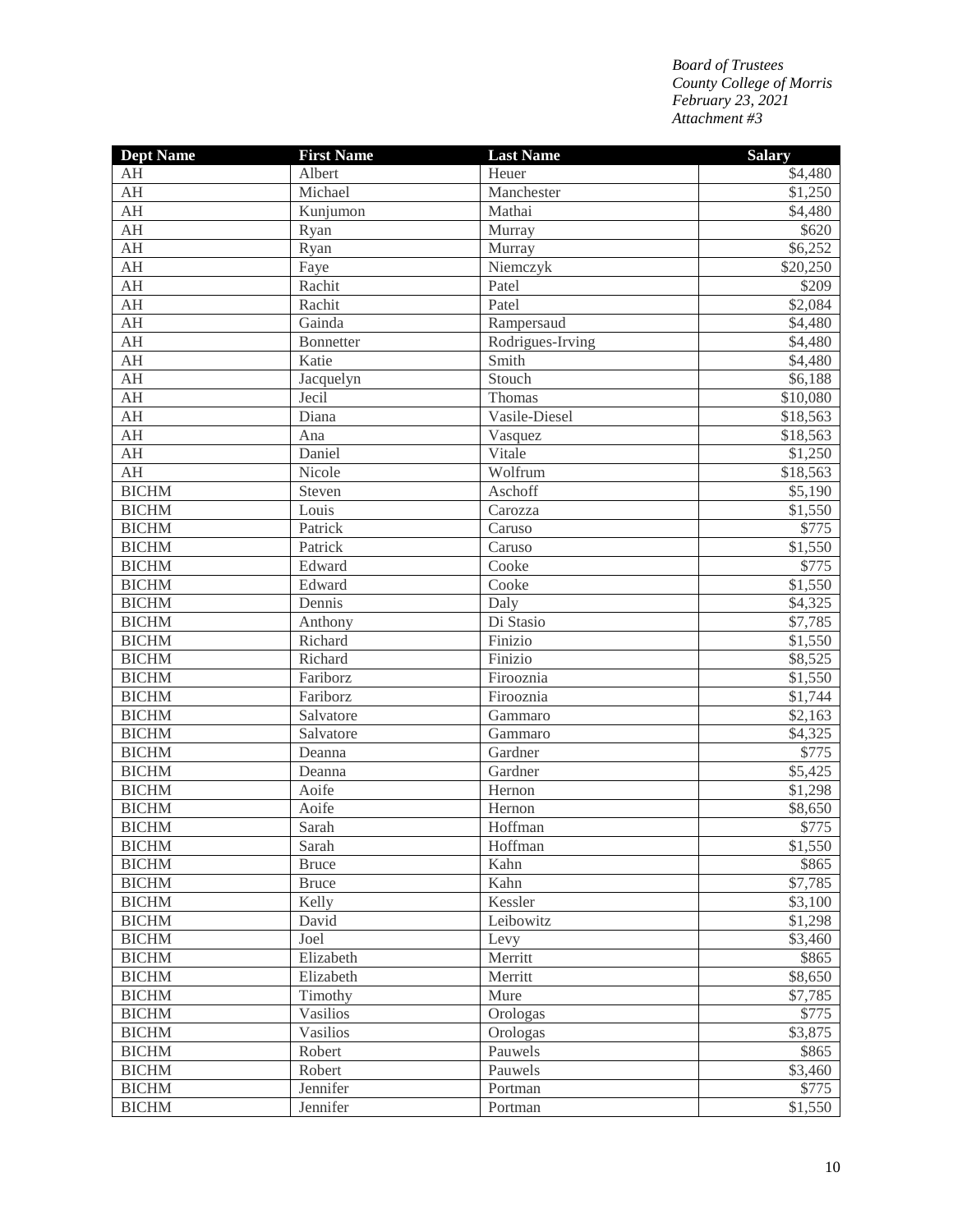| <b>Dept Name</b> | <b>First Name</b> | <b>Last Name</b> | <b>Salary</b> |
|------------------|-------------------|------------------|---------------|
| <b>BICHM</b>     | Emily             | Spicka           | \$775         |
| <b>BICHM</b>     | Emily             | Spicka           | \$3,875       |
| <b>BICHM</b>     | Shahrzad          | Taghdissi        | \$1,550       |
| <b>BICHM</b>     | Liocely           | Thomas           | \$5,190       |
| <b>BICHM</b>     | Lise              | Woodring         | \$865         |
| <b>BICHM</b>     | Lise              | Woodring         | \$9,515       |
| <b>BUS</b>       | Pamela            | Aungst           | \$2,325       |
| <b>BUS</b>       | John              | Bale             | \$2,595       |
| <b>BUS</b>       | Curtiss           | Cale             | \$5,190       |
| <b>BUS</b>       | Susan             | Christensen      | \$5,169       |
| <b>BUS</b>       | Judith            | Ginder           | \$5,689       |
| <b>BUS</b>       | Marybeth          | Hall             | \$2,325       |
| <b>BUS</b>       | Iris              | Kaifa            | \$2,595       |
| <b>BUS</b>       | John              | Kelly            | \$5,190       |
| <b>BUS</b>       | Raye Jean         | Leastman         | \$1,730       |
| <b>BUS</b>       | Raye Jean         | Leastman         | \$3,175       |
| <b>BUS</b>       | Allan             | Mulondo          | \$2,844       |
| <b>BUS</b>       | Mona              | Ressaissi        | \$7,785       |
| <b>BUS</b>       | Sugeily           | Rodriguez        | \$5,689       |
| <b>BUS</b>       | Anthony           | Spagnuolo        | \$2,595       |
| <b>BUS</b>       | James             | Weinfeldt        | \$3,175       |
| <b>COM</b>       | Shelley           | Bromberg         | \$2,595       |
| <b>COM</b>       | Julian            | Costa            | \$2,595       |
| <b>COM</b>       | Devon             | Gifis            | \$4,650       |
| COM              | Cynthia           | Mayer            | \$4,650       |
| COM              | Stephen           | Pellegrino       | \$2,595       |
| <b>ENGPH</b>     | Patrick           | Andriani         | \$2,325       |
| <b>ENGPH</b>     | Margaret          | Carey            | \$2,596       |
| <b>ENGPH</b>     | Richard           | Carpenter        | \$1,817       |
| <b>ENGPH</b>     | Richard           | Carpenter        | \$7,785       |
| <b>ENGPH</b>     | Peter             | Clavin           | \$3,875       |
| <b>ENGPH</b>     | Marie             | Collinson        | \$5,190       |
| <b>ENGPH</b>     | Thomas            | Furlong          | \$4,152       |
| <b>ENGPH</b>     | Thomas            | Furlong          | \$5,623       |
| <b>ENGPH</b>     | Michael           | Giffoniello      | \$1,817       |
| <b>ENGPH</b>     | Michael           | Giffoniello      | \$7,785       |
| <b>ENGPH</b>     | Shana             | Kisatsky         | \$1,730       |
| <b>ENGPH</b>     | James             | Lavin            | \$3,460       |
| <b>ENGPH</b>     | Kellie            | McKinney         | \$2,595       |
| <b>ENGPH</b>     | Kellie            | McKinney         | \$5,190       |
| <b>ENGPH</b>     | Donald            | Peterson         | \$3,460       |
| <b>ENGPH</b>     | Donald            | Peterson         | \$5,190       |
| <b>ENGPH</b>     | Maria             | Rispoli          | \$2,325       |
| <b>ESET</b>      | Glen              | Berg             | \$1,550       |
| <b>ESET</b>      | Anthony           | D'Angelo         | \$1,550       |
| <b>ESET</b>      | David             | Davis            | \$2,325       |
| <b>ESET</b>      | Wendy             | Fink             | \$3,364       |
| <b>ESET</b>      | Daniel            | Gallagher        | \$6,228       |
| <b>ESET</b>      | Preethi           | Ganapathy        | \$775         |
| <b>ESET</b>      | Preethi           | Ganapathy        | \$6,975       |
| <b>ESET</b>      | Russell           | Hatzel           | \$2,595       |
|                  |                   |                  |               |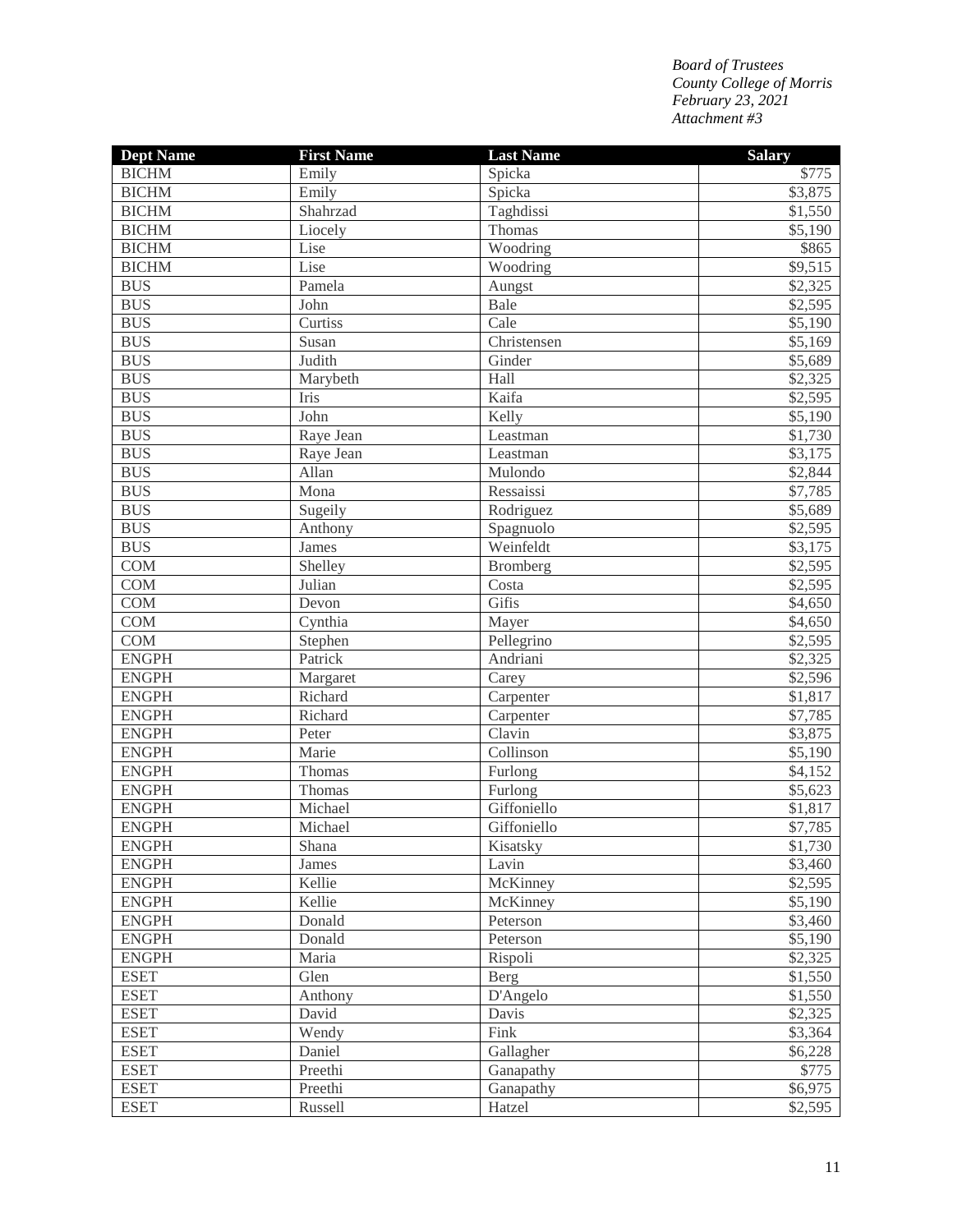| <b>Dept Name</b>           | <b>First Name</b> | <b>Last Name</b> | <b>Salary</b> |
|----------------------------|-------------------|------------------|---------------|
| <b>ESET</b>                | John              | Hurd             | \$7,785       |
| <b>ESET</b>                | Tom               | Iaconetti        | \$4,913       |
| <b>ESET</b>                | Samuel            | Jacobs           | \$2,589       |
| <b>ESET</b>                | Richard           | Johnson          | \$3,175       |
| <b>ESET</b>                | Dean              | Kiernan          | \$2,595       |
| <b>ESET</b>                | Albert            | Messano          | \$6,464       |
| <b>ESET</b>                | Jessica           | Moses            | \$1,860       |
| <b>ESET</b>                | Eric              | Pedersen         | \$865         |
| <b>ESET</b>                | Eric              | Pedersen         | \$6,055       |
| <b>ESET</b>                | David             | Robinson         | \$865         |
| <b>ESET</b>                | David             | Robinson         | \$4,325       |
| <b>ESET</b>                | David             | Rodriguez        | \$865         |
| <b>ESET</b>                | David             | Rodriguez        | \$3,460       |
| <b>ESET</b>                | Lawrence          | Roscoe           | \$2,889       |
| <b>ESET</b>                | Marybeth          | Soutar           | \$775         |
| <b>ESET</b>                | Marybeth          | Soutar           | \$8,789       |
| <b>ESET</b>                | William           | Stitt            | \$775         |
| <b>ESET</b>                | William           | Stitt            | \$2,325       |
| <b>ESET</b>                | Andrew            | VandenHeuvel     | \$775         |
| <b>ESET</b>                | Andrew            | VandenHeuvel     | \$6,727       |
| <b>ESET</b>                | Frederick         | Wawra            | \$6,349       |
| <b>ESET</b>                | William           | Wenrich          | \$3,100       |
| <b>ESET</b>                | Yeh-Wen Nancy     | Yiin             | \$4,650       |
| <b>HESD</b>                | James             | <b>Breiten</b>   | \$2,595       |
| <b>HESD</b>                | Kristina          | Cagno            | \$5,190       |
| <b>HESD</b>                | <b>Brenda</b>     | Denure           | \$865         |
| <b>HESD</b>                | <b>Brenda</b>     | Denure           | \$2,595       |
| <b>HESD</b>                | Frank             | Doto             | \$2,595       |
| <b>HESD</b>                | William           | Huber            | \$2,024       |
| <b>HESD</b>                | Marianne          | Morano           | \$5,190       |
| <b>HESD</b>                | Robyn             | Powell           | \$4,619       |
| <b>HESD</b>                | Trayer            | Run-Kowzun       | \$5,796       |
| <b>HIS</b>                 | Alexander         | Clemente         | \$7,785       |
| <b>HIS</b>                 | Deborah           | Hoeflinger       | \$2,595       |
| <b>HIS</b>                 | Joshua            | Hurwitz          | \$2,595       |
| <b>HIS</b>                 | Matthew           | Johnston         | \$5,190       |
| <b>HIS</b>                 | William           | Lorenzo          | \$1,730       |
| <b>HIS</b>                 | William           | Lorenzo          | \$5,190       |
| ${\rm HIS}$                | Diana             | Olsen            | \$2,595       |
| <b>HOS</b>                 | Robert            | Kern             | \$5,190       |
| <b>HOS</b>                 | Suzanne           | Lowery           | \$5,778       |
| <b>HOS</b>                 | Lynn              | McAndrew         | \$865         |
| <b>HOS</b>                 | Lynn              | McAndrew         | \$2,422       |
| $\operatorname{IT}$        | Barbara           | Adamczyk         | \$6,937       |
| $\operatorname{IT}$        | John              | Agar             | \$4,650       |
| $\operatorname{IT}$        | Regina            | Ashford          | \$3,100       |
| $\operatorname{IT}$        | Waseem            | Awan             | \$1,730       |
| $\operatorname{IT}$        | Waseem            | Awan             | \$8,953       |
| $\operatorname{IT}$        | Gabriel           | Cabedelo         | \$3,364       |
| $\operatorname{IT}$        | Colleen           | Carmeli          | \$775         |
| $\ensuremath{\mathsf{IT}}$ | Colleen           | Carmeli          | \$8,331       |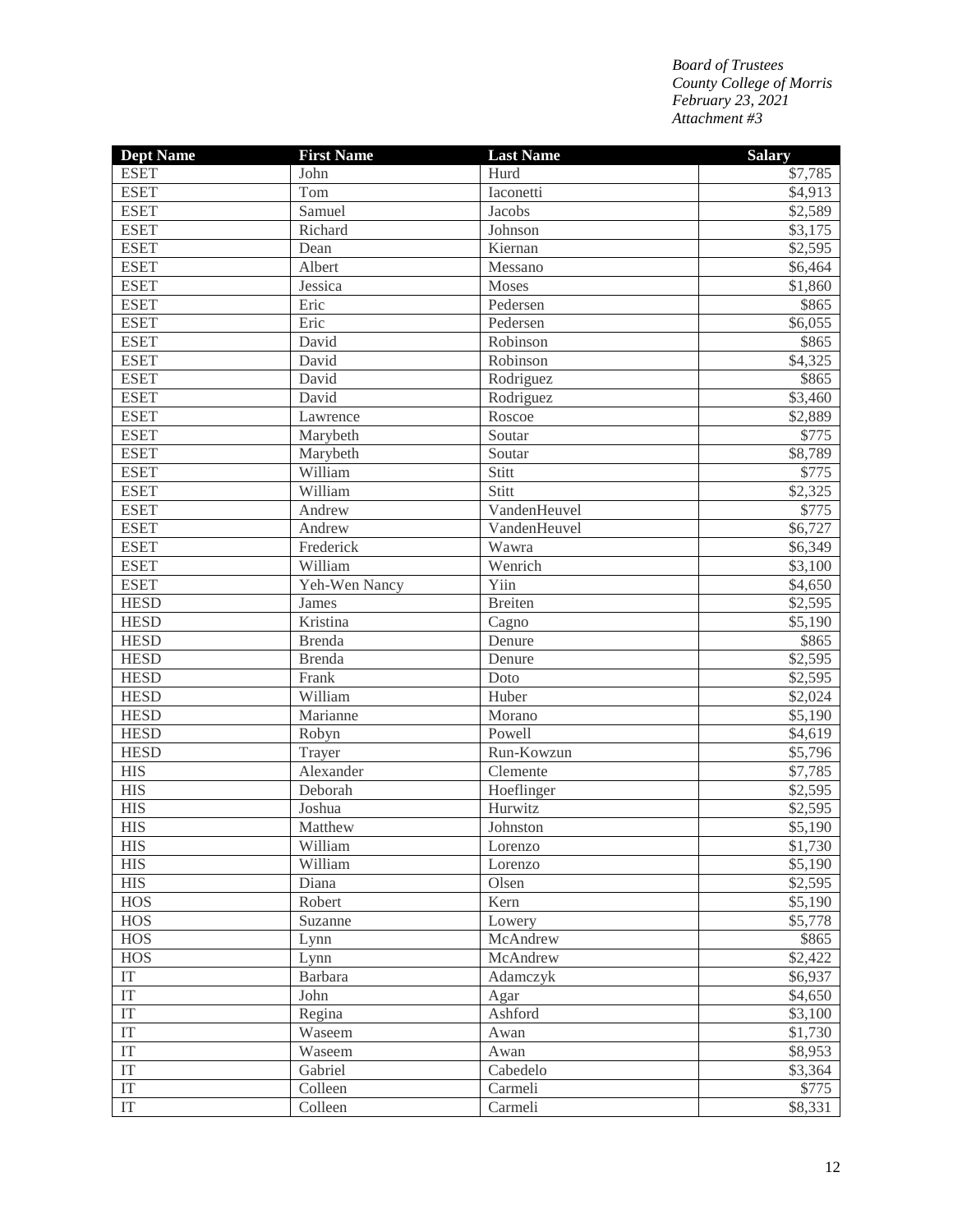| <b>Dept Name</b>       | <b>First Name</b> | <b>Last Name</b> | <b>Salary</b> |
|------------------------|-------------------|------------------|---------------|
| IT                     | Geoffrey          | Cullen           | \$6,349       |
| IT                     | Ira               | Friesheim        | \$2,595       |
| IT                     | Michael           | Gellas           | \$2,325       |
| IT                     | Steven            | Gladin           | \$2,325       |
| $\overline{\text{IT}}$ | <b>Brandon</b>    | Groves           | \$775         |
| IT                     | <b>Brandon</b>    | Groves           | \$7,750       |
| $\overline{\text{IT}}$ | John              | Hankin           | \$6,774       |
| IT                     | Gloria            | Lagerman         | \$3,460       |
| IT                     | James             | Lam              | \$2,595       |
| IT                     | Hailey            | Lopez            | \$2,325       |
| IT                     | Jason             | Malkoff          | \$4,650       |
| $\overline{\text{IT}}$ | Lynmarie          | McCullough       | \$865         |
| IT                     | Lynmarie          | McCullough       | \$2,595       |
| IT                     | Barbara           | Pisciotta        | \$865         |
| IT                     | <b>Barbara</b>    | Pisciotta        | \$3,754       |
| IT                     | Kandice           | Ross             | \$2,325       |
| IT                     | Randall           | Rossilli         | \$4,914       |
| IT                     | Victor            | Rudow            | \$2,595       |
| IT                     | Walter            | Smith            | \$775         |
| IT                     | Walter            | Smith            | \$2,589       |
| IT                     | Albert            | <b>Stark</b>     | \$2,889       |
| IT                     | Joseph            | Tamburelli       | \$865         |
| $\overline{\text{IT}}$ | Joseph            | Tamburelli       | \$5,484       |
| $\overline{\text{IT}}$ | Carolyn           | Wade             | \$4,913       |
| IT                     | Stan              | Wasilewski       | \$5,190       |
| <b>LGESL</b>           | Tatyana           | Babych           | \$2,768       |
| <b>LGESL</b>           | Winfield          | Bennett          | \$4,671       |
| <b>LGESL</b>           | Jared             | Ciocco           | \$865         |
| <b>LGESL</b>           | Jared             | Ciocco           | \$2,076       |
| <b>LGESL</b>           | Rubens            | Correa           | \$1,038       |
| <b>LGESL</b>           | David             | Gunness          | \$6,975       |
| <b>LGESL</b>           | Lakshmi           | Kattepur         | \$4,325       |
| <b>LGESL</b>           | Jun               | Lewin            | \$775         |
| <b>LGESL</b>           | Jun               | Lewin            | \$1,860       |
| <b>LGESL</b>           | <b>Brenda</b>     | Miers            | \$5,190       |
| <b>LGESL</b>           | Vita              | Morales          | \$2,595       |
| <b>LGESL</b>           | Mariko            | Nakane           | \$5,890       |
| <b>LGESL</b>           | Daneiah           | Nasser           | \$775         |
| <b>LGESL</b>           | Daneiah           | Nasser           | \$1,240       |
| <b>LGESL</b>           | Maria             | Picouto          | \$2,595       |
| <b>LGESL</b>           | Hilary            | Porteous-Nye     | \$865         |
| <b>LGESL</b>           | Hilary            | Porteous-Nye     | \$5,190       |
| <b>LGESL</b>           | Jennifer          | Schafer          | \$2,595       |
| <b>LGESL</b>           | Evelyn            | Sisti            | \$6,055       |
| <b>LGESL</b>           | Elissa            | Teeple           | \$2,595       |
| <b>LHT</b>             | Susan             | Cohan            | \$3,511       |
| <b>MATH</b>            | Elizabeth         | <b>Barlowe</b>   | \$1,550       |
| <b>MATH</b>            | David             | Carucci          | \$2,325       |
| <b>MATH</b>            | Emel              | Demirel          | \$1,298       |
| <b>MATH</b>            | Emel              | Demirel          | \$3,460       |
| <b>MATH</b>            | John              | Elmuccio         | \$2,595       |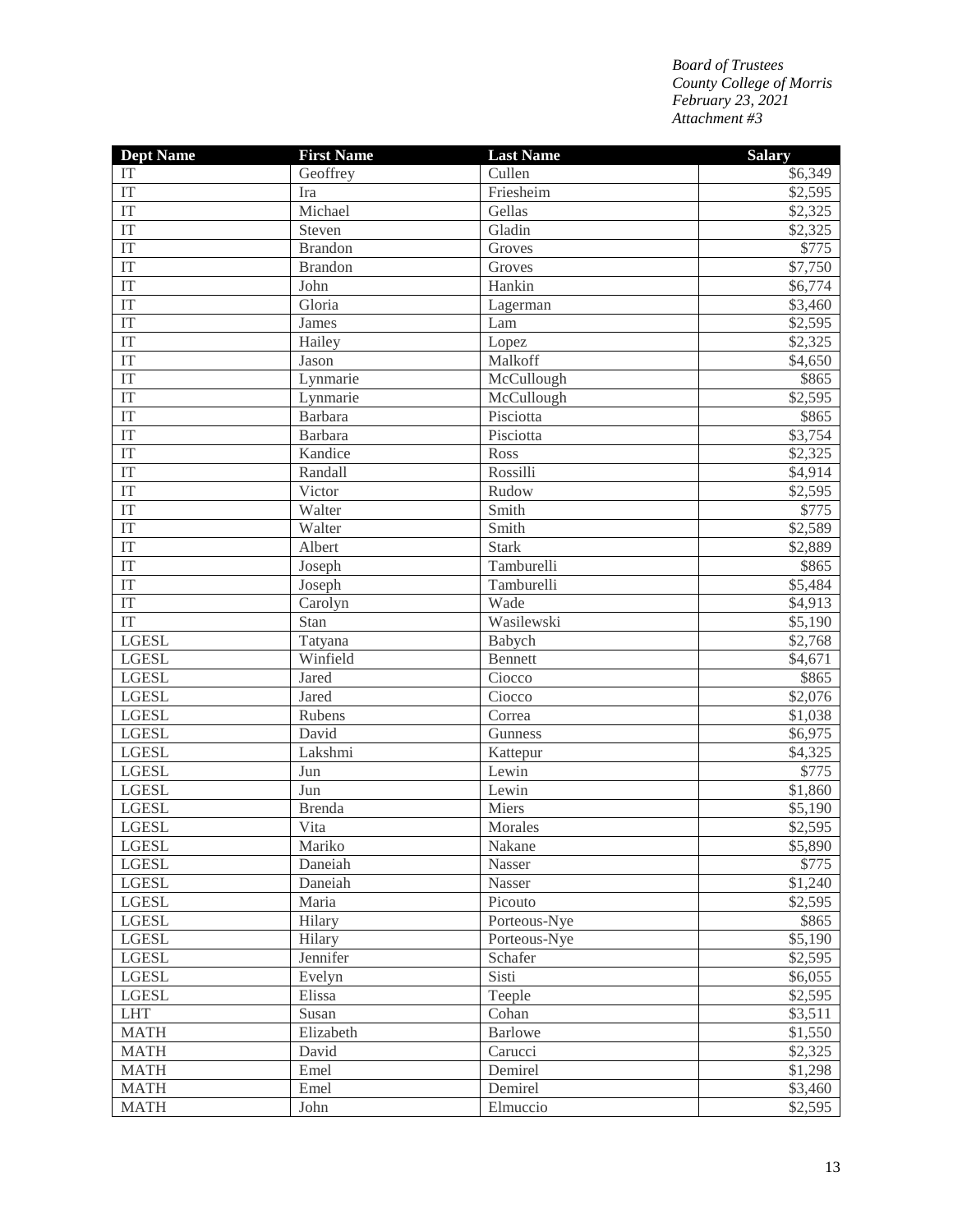| <b>MATH</b><br>Elmuccio<br>John               | <b>Salary</b><br>\$3,460 |
|-----------------------------------------------|--------------------------|
|                                               |                          |
| <b>MATH</b><br>Garlick<br>Dale                | \$7,785                  |
| <b>MATH</b><br>Aditi<br><b>Ghosh Dastidar</b> | \$581                    |
| <b>MATH</b><br>Aditi<br>Ghosh Dastidar        | \$3,875                  |
| <b>MATH</b><br>Goldberg<br>Inessa             | \$2,595                  |
| <b>MATH</b><br>Beth<br>Grivoyannis            | \$1,514                  |
| <b>MATH</b><br>Beth<br>Grivoyannis            | \$2,595                  |
| <b>MATH</b><br>Evren<br>Gulistan              | \$2,422                  |
| <b>MATH</b><br>Gulistan<br>Mihriban           | \$1,550                  |
| <b>MATH</b><br>Cristine<br>Hild               | \$2,325                  |
| <b>MATH</b><br>Masullo<br>Christopher         | \$2,170                  |
| <b>MATH</b><br>Lisa<br>Mathus                 | \$1,946                  |
| Lisa<br><b>MATH</b><br>Mathus                 | \$7,785                  |
| Jennifer<br><b>MATH</b><br>McCracken          | \$3,633                  |
| <b>MATH</b><br>McKenzie<br>Howard             | \$1,730                  |
| <b>MATH</b><br>Robert<br>McLoughlin           | \$2,595                  |
| <b>MATH</b><br>Kathia<br>Nieves               | \$3,100                  |
| <b>MATH</b><br>Stacey<br>Opper                | \$1,730                  |
| <b>MATH</b><br>Ottino<br><b>Brad</b>          | \$1,163                  |
| <b>MATH</b><br><b>Brad</b><br>Ottino          | \$2,325                  |
| <b>MATH</b><br>Anna<br>Philhower              | \$6,920                  |
| <b>MATH</b><br>Kyle<br>Plucinsky              | \$3,100                  |
| <b>MATH</b><br>Ralph<br>Prinz                 | \$2,325                  |
| <b>MATH</b><br>Riehl<br>Cheryl                | \$6,055                  |
| Gitanjali<br><b>MATH</b><br><b>Rizk</b>       | \$5,190                  |
| <b>MATH</b><br>Schiano<br><b>Brittany</b>     | \$5,017                  |
| <b>MATH</b><br>Seipp<br>Deborah               | \$6,920                  |
| Shoenfelt<br><b>MATH</b><br>Nanette           | \$1,298                  |
| Shoenfelt<br><b>MATH</b><br>Nanette           | \$5,190                  |
| <b>MATH</b><br>Fred<br>Shubert                | \$2,595                  |
| <b>MATH</b><br>Stivala<br>Maureen             | \$2,325                  |
| Tevis<br><b>MATH</b><br>Kevin                 | \$1,744                  |
| <b>MATH</b><br>Steven<br>Wheatley             | \$2,491                  |
| <b>MATH</b><br>Steven<br>Wheatley             | \$3,460                  |
| Wilke<br><b>MATH</b><br>Jason                 | \$2,595                  |
| Wintle<br><b>MATH</b><br>Jessie               | \$865                    |
| <b>MATH</b><br>Wintle<br>Jessie               | \$3,460                  |
| <b>MATH</b><br>Yusif<br>Yafai                 | \$3,460                  |
| <b>MUSIC</b><br>Alden-Briggs<br>Lori          | \$310                    |
| <b>MUSIC</b><br>Lori<br>Alden-Briggs          | \$1,550                  |
| <b>MUSIC</b><br>Barbarita<br>Denise           | \$5,190                  |
| <b>MUSIC</b><br><b>Barrieres</b><br>Richard   | \$519                    |
| <b>MUSIC</b><br>Richard<br><b>Barrieres</b>   | \$2,595                  |
| <b>MUSIC</b><br>Susan<br><b>Braden</b>        | \$6,488                  |
| <b>MUSIC</b><br>William<br><b>Briggs</b>      | \$11,591                 |
| <b>MUSIC</b><br>Deardorff<br>Rick             | \$865                    |
| <b>MUSIC</b><br>Rick<br>Deardorff             | \$3,460                  |
| <b>MUSIC</b><br>Donahue<br>Michael            | \$1,550                  |
| <b>MUSIC</b><br>Hamersma<br>Carol             | \$3,633                  |
| <b>MUSIC</b><br>Carol<br>Hamersma             | \$6,055                  |
| <b>MUSIC</b><br>Emily<br>James                | \$775                    |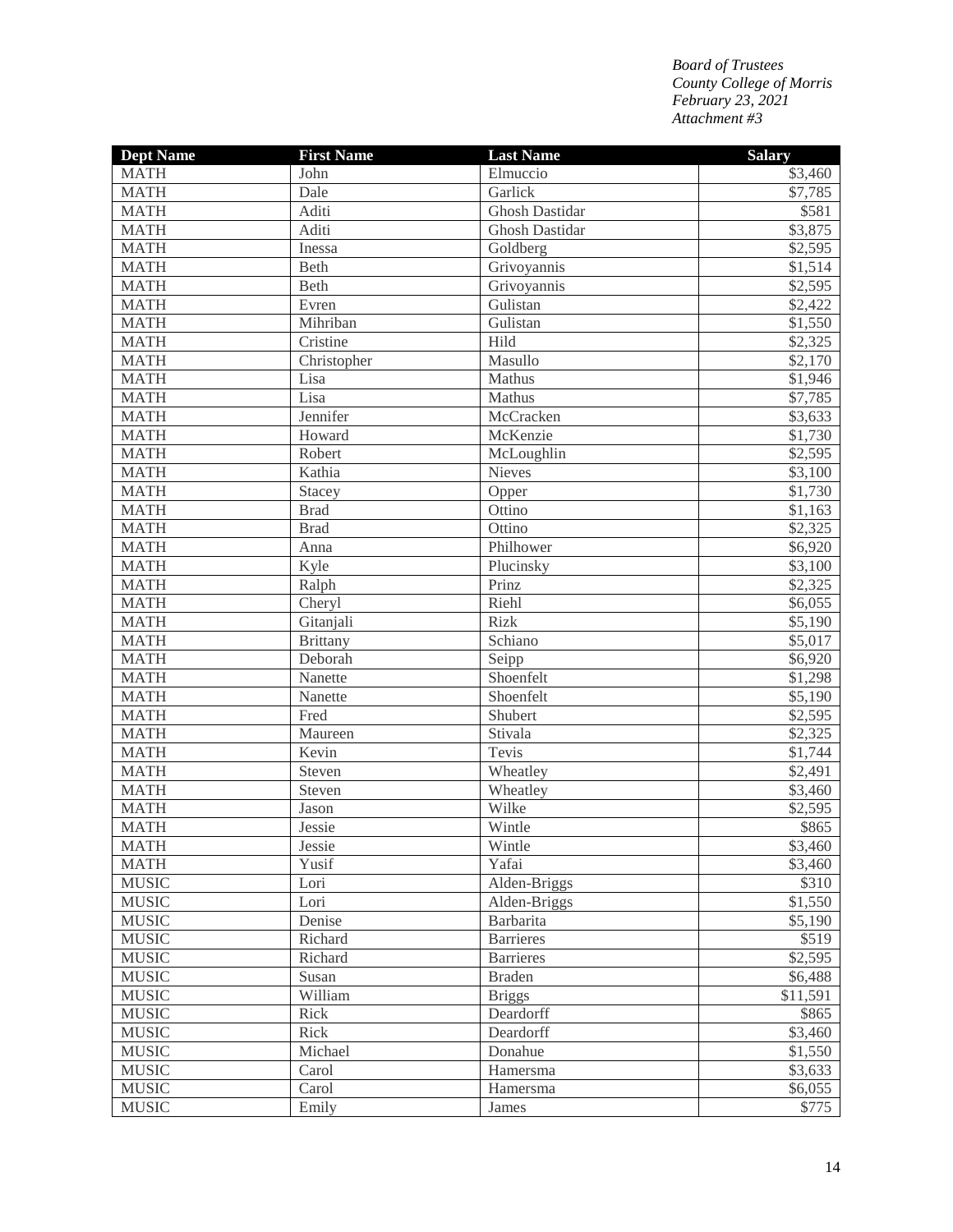| <b>Dept Name</b> | <b>First Name</b> | <b>Last Name</b> | <b>Salary</b> |
|------------------|-------------------|------------------|---------------|
| <b>MUSIC</b>     | Emily             | James            | \$2,325       |
| <b>MUSIC</b>     | Victor            | Keremedjiev      | \$1,038       |
| <b>MUSIC</b>     | Victor            | Keremedjiev      | \$6,920       |
| <b>MUSIC</b>     | Gloria            | Kim              | \$310         |
| <b>MUSIC</b>     | Gloria            | Kim              | \$775         |
| <b>MUSIC</b>     | Karl              | Latham           | \$2,595       |
| <b>MUSIC</b>     | Kelly             | Miller           | \$310         |
| <b>MUSIC</b>     | Kelly             | Miller           | \$3,875       |
| <b>MUSIC</b>     | Melanie           | Mitrano-Duffy    | \$3,408       |
| <b>MUSIC</b>     | Melanie           | Mitrano-Duffy    | \$5,190       |
| <b>MUSIC</b>     | Cheol-Woo         | Nam              | \$865         |
| <b>MUSIC</b>     | Cheol-Woo         | Nam              | \$7,093       |
| <b>MUSIC</b>     | Daniel            | Palladino        | \$5,190       |
| <b>MUSIC</b>     | Teresa            | Roccanova        | \$865         |
| <b>MUSIC</b>     | Teresa            | Roccanova        | \$6,643       |
| <b>MUSIC</b>     | Oliver            | Santana Rivera   | \$4,325       |
| <b>MUSIC</b>     | Oliver            | Santana Rivera   | \$4,619       |
| <b>MUSIC</b>     | Kyle              | Spender          | \$2,595       |
| <b>MUSIC</b>     | Matthew           | Swiss            | \$310         |
| <b>MUSIC</b>     | Matthew           | Swiss            | \$5,425       |
| <b>MUSIC</b>     | Gregory           | Whiddon          | \$4,048       |
| <b>MUSIC</b>     | Gregory           | Whiddon          | \$5,190       |
| <b>MUSIC</b>     | Yuka              | Yanagi           | \$2,595       |
| <b>MUSIC</b>     | Yuka              | Yanagi           | \$8,096       |
| <b>NUR</b>       | Natasha           | Agnihotri        | \$12,810      |
| ${\rm NUR}$      | Carolina          | Arencibia        | \$15,372      |
| <b>NUR</b>       | Kristina          | <b>Barkey</b>    | \$10,980      |
| ${\rm NUR}$      | Ann Marie         | Bunty            | \$14,070      |
| <b>NUR</b>       | Marianne          | Cavanaugh        | \$12,810      |
| ${\rm NUR}$      | Alessandra        | Cervone          | \$12,810      |
| <b>NUR</b>       | Lisa              | Diana            | \$12,810      |
| ${\rm NUR}$      | James             | Gaido            | \$14,070      |
| ${\rm NUR}$      | Laura             | Ishmael          | \$12,810      |
| ${\rm NUR}$      | Julie-Ann         | Jacobs           | \$14,070      |
| ${\rm NUR}$      | Cathy             | McCormack        | \$14,070      |
| <b>NUR</b>       | Alexandra         | Ponsiglione      | \$12,810      |
| <b>NUR</b>       | Jennifer          | Ryan             | \$1,730       |
| <b>NUR</b>       | Jacqueline        | Tierney          | \$12,810      |
| <b>NUR</b>       | Lisa              | Whittle          | \$11,256      |
| <b>PSY</b>       | Sheila            | <b>Brodhead</b>  | \$5,190       |
| <b>PSY</b>       | Kim               | Finn             | \$7,785       |
| <b>PSY</b>       | Randolph          | Fodali           | \$5,190       |
| <b>PSY</b>       | Timothy           | Gagliano         | \$2,325       |
| <b>PSY</b>       | Kobie             | Morgan           | \$7,785       |
| <b>PSY</b>       | Jane              | Rufino           | \$2,595       |
| <b>PSY</b>       | Vanessa           | Shields          | \$4,650       |
| <b>PSY</b>       | John              | Urgola           | \$5,190       |
| <b>SAHS</b>      | Glen              | Caplin           | \$7,785       |
| <b>SAHS</b>      | Lina              | Caswell          | \$2,325       |
| <b>SAHS</b>      | Jerry             | Chanda           | \$2,325       |
| <b>SAHS</b>      | Kenneth           | Gattie           | \$6,975       |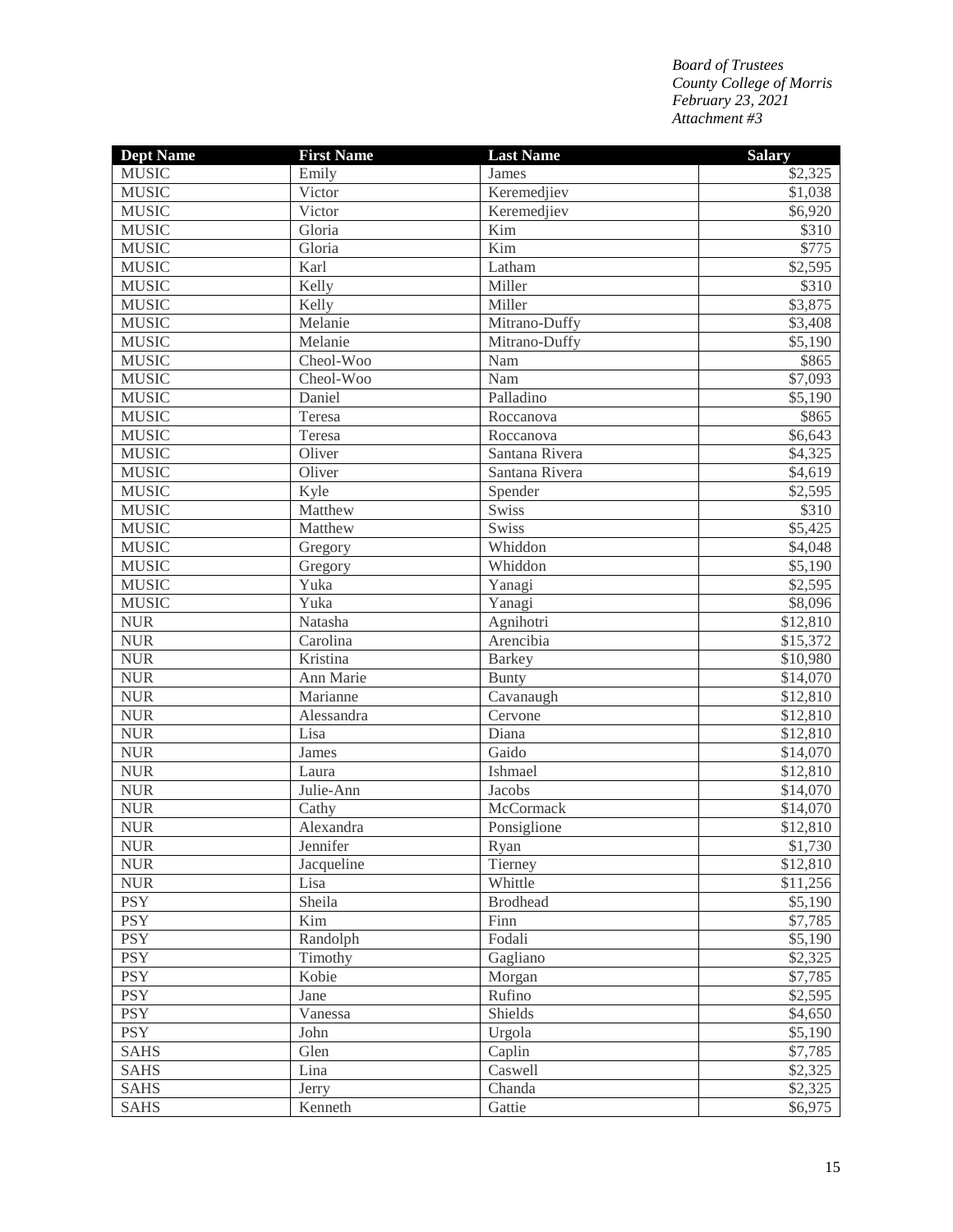| <b>Dept Name</b> | <b>First Name</b> | <b>Last Name</b> | <b>Salary</b> |
|------------------|-------------------|------------------|---------------|
| <b>SAHS</b>      | Gerald            | Kloby            | \$2,595       |
| <b>SAHS</b>      | John              | O'Hara           | \$7,785       |
| <b>SAHS</b>      | John              | Pinkard          | \$2,595       |
| <b>SAHS</b>      | Richard           | Reinschmidt      | \$2,595       |
| <b>SAHS</b>      | Norman            | Richter          | \$1,730       |
| <b>SAHS</b>      | Norman            | Richter          | \$7,785       |
| <b>SAHS</b>      | Eve               | Taub             | \$2,325       |